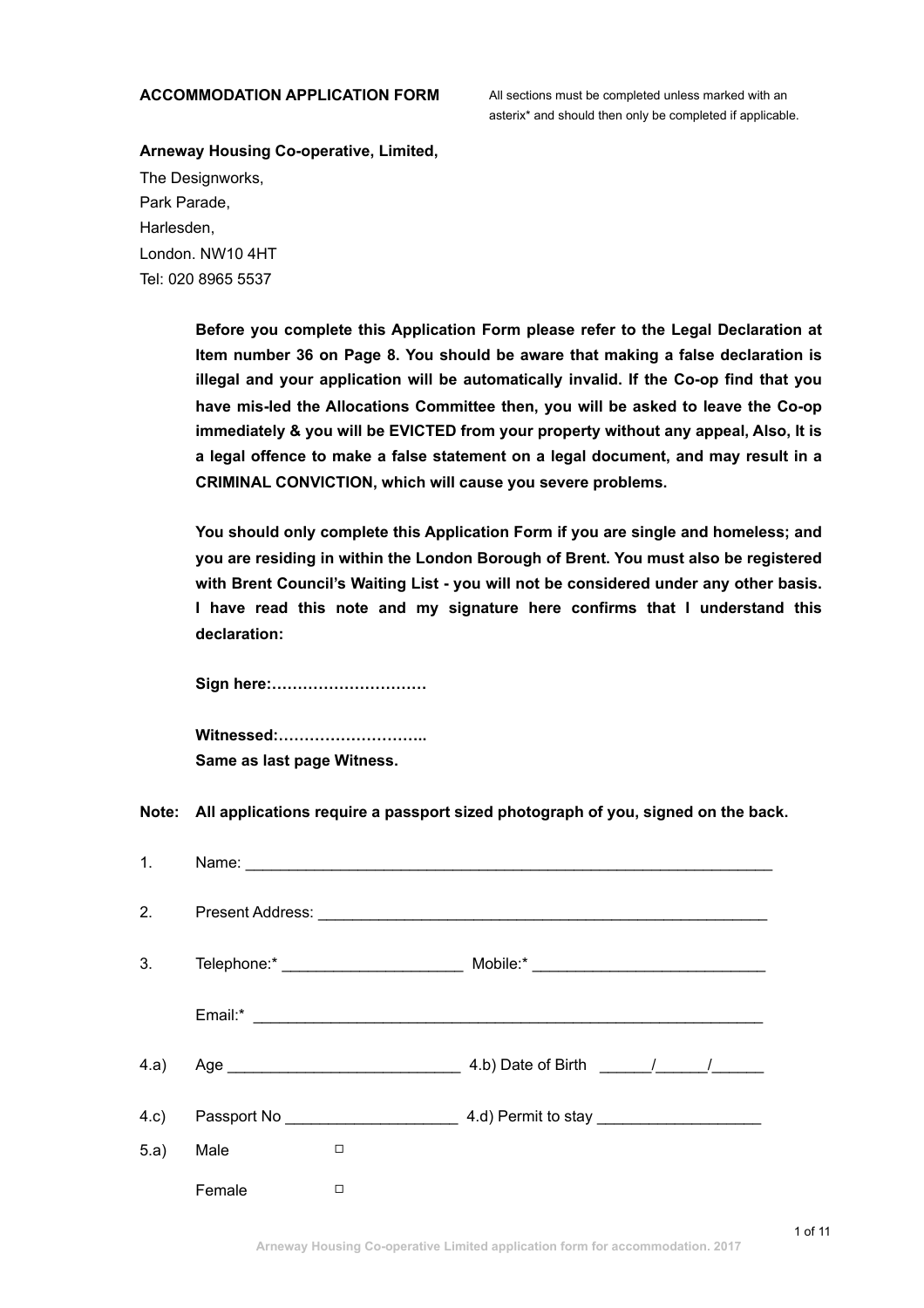#### 5.b) **I have NO dependents who rely on me:**

Yes: □ No: □

PLEASE NOTE THE FOLLOWING: 5.b) The question includes those who are expecting a baby or have knowledge that they may be expecting or caring for a baby at the time of their application; or at any time during the period they are on the Co-op's waiting list). Please note that Arneway Housing can only accept single homeless applicants).

**IF THE CO-OP FIND THAT QUESTION 5.B) IS FALSE OR UNTRUE, EVEN AFTER YOU HAVE BEEN ALLOCATED ACCOMMODATION YOUR APPLICATION WILL BE REJECTED & YOU WILL BE EVICTED. IT IS A LEGAL OFFENCE TO MAKE A FALSE STATEMENT, AND MAY RESULT IN A CRIMINAL CONVICTION, WHICH WILL CAUSE YOU SEVERE PROBLEMS. FURTHERMORE, IF YOU SHOULD EITHER BRING IN PARTNER OR SPOUSE AND/OR HAVE A BABY DURING YOUR TENANCY THE CO-OPERATIVE HAS THE RIGHT TO EVICT YOU FROM YOUR PROPERTY BY GIVING YOU A NOTICE TO QUIT. DO YOU UNDERSTAND THIS CONDITION?**

Yes: □ No: □

**Confirm you understand this section by signing here: ………………….…………………** 

6) What is your present or previous occupation?

7.a) Name, address & telephone number of your (previous) employer:

Name: Address: \_\_\_\_\_\_\_\_\_\_\_\_\_\_\_\_\_\_\_\_\_\_\_\_\_\_\_\_\_\_\_\_\_\_\_\_\_\_\_\_\_\_\_\_\_\_\_\_\_\_\_\_\_\_\_\_\_\_\_\_  $\mathcal{L}_\mathcal{L} = \mathcal{L}_\mathcal{L} = \mathcal{L}_\mathcal{L} = \mathcal{L}_\mathcal{L} = \mathcal{L}_\mathcal{L} = \mathcal{L}_\mathcal{L} = \mathcal{L}_\mathcal{L} = \mathcal{L}_\mathcal{L} = \mathcal{L}_\mathcal{L} = \mathcal{L}_\mathcal{L} = \mathcal{L}_\mathcal{L} = \mathcal{L}_\mathcal{L} = \mathcal{L}_\mathcal{L} = \mathcal{L}_\mathcal{L} = \mathcal{L}_\mathcal{L} = \mathcal{L}_\mathcal{L} = \mathcal{L}_\mathcal{L}$ 

Telephone No: \_\_\_\_\_\_\_\_\_\_\_\_\_\_\_\_\_\_\_\_\_\_\_\_\_\_\_\_\_\_\_\_\_\_\_\_\_\_\_\_\_\_\_\_\_\_\_\_\_\_\_\_\_\_\_

7.b) Can we obtain a reference from your (previous) employer:

Yes: □ No: □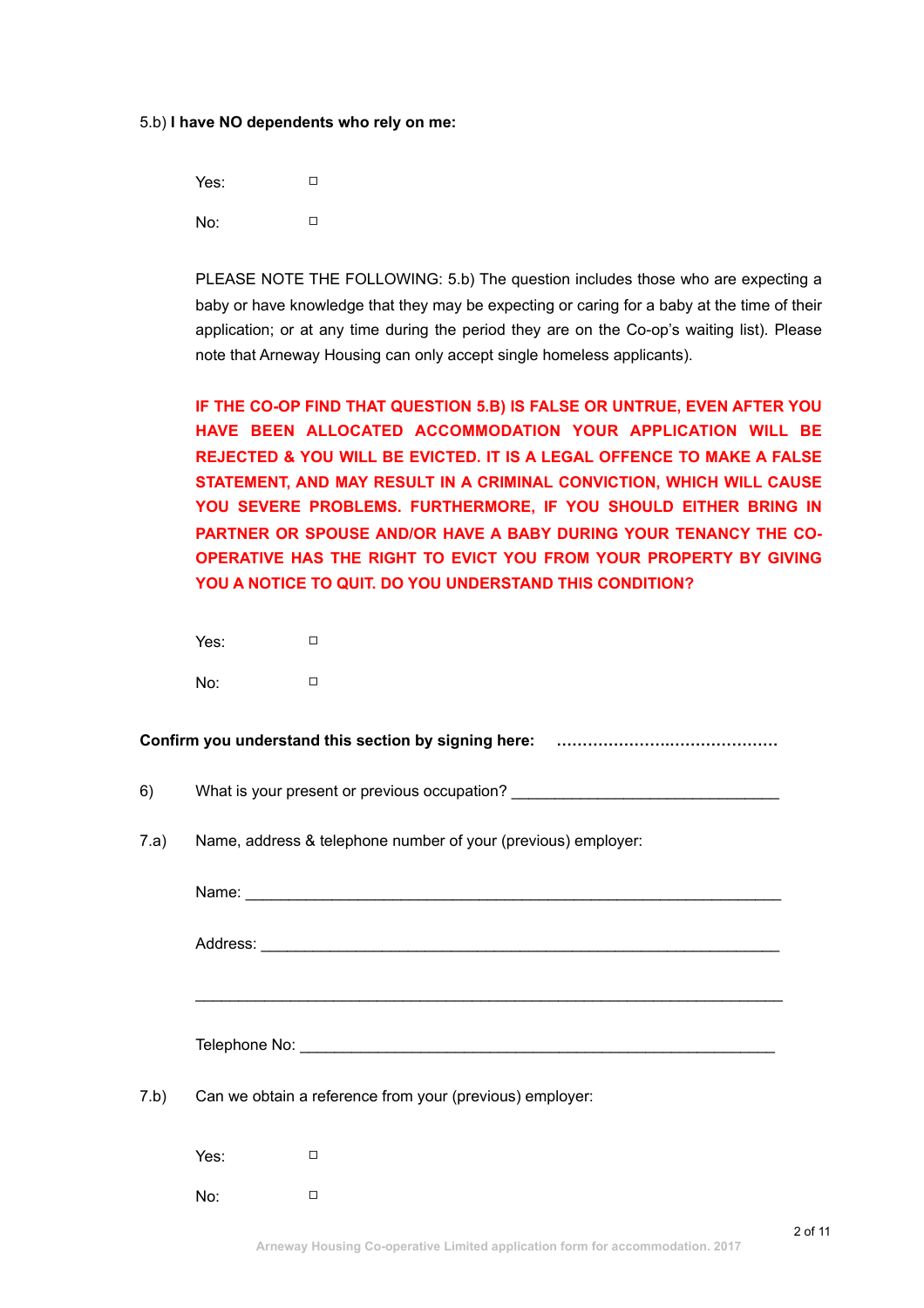| 8.a)  |                                                                               |        |                             |        |  |
|-------|-------------------------------------------------------------------------------|--------|-----------------------------|--------|--|
| 8.b)  |                                                                               |        |                             |        |  |
| 10)   | If you are currently unemployed, how do you propose to pay your rent:         |        |                             |        |  |
|       | Your present accommodation:                                                   |        |                             |        |  |
| 11.a) | Please state your type of housing accommodation you are living in at present: |        |                             |        |  |
|       | House                                                                         | □      | Caravan                     | □      |  |
|       | Bungalow                                                                      | $\Box$ | Hostel                      | $\Box$ |  |
|       | Flat                                                                          | □      | Is it shared                | $\Box$ |  |
|       | Other, please explain:                                                        | □      |                             |        |  |
| 12.a) | Who is the landlord?                                                          |        |                             |        |  |
|       | Private Landlord                                                              | □      | Housing Association         | □      |  |
|       | Council                                                                       | □      | <b>Housing Co-operative</b> | $\Box$ |  |
|       | Other, please explain $\square$                                               |        |                             |        |  |
| 12.b) | Is this application being made under the Homeswapper Scheme?                  |        |                             |        |  |
|       | Yes:                                                                          | $\Box$ |                             |        |  |
|       | No:                                                                           | $\Box$ |                             |        |  |
| 13)   | How much do you pay in rent at present?                                       |        |                             |        |  |
| 14)   | Are you owed a deposit?                                                       |        |                             |        |  |
|       | Yes:                                                                          | □      |                             |        |  |
|       | No:                                                                           | $\Box$ |                             |        |  |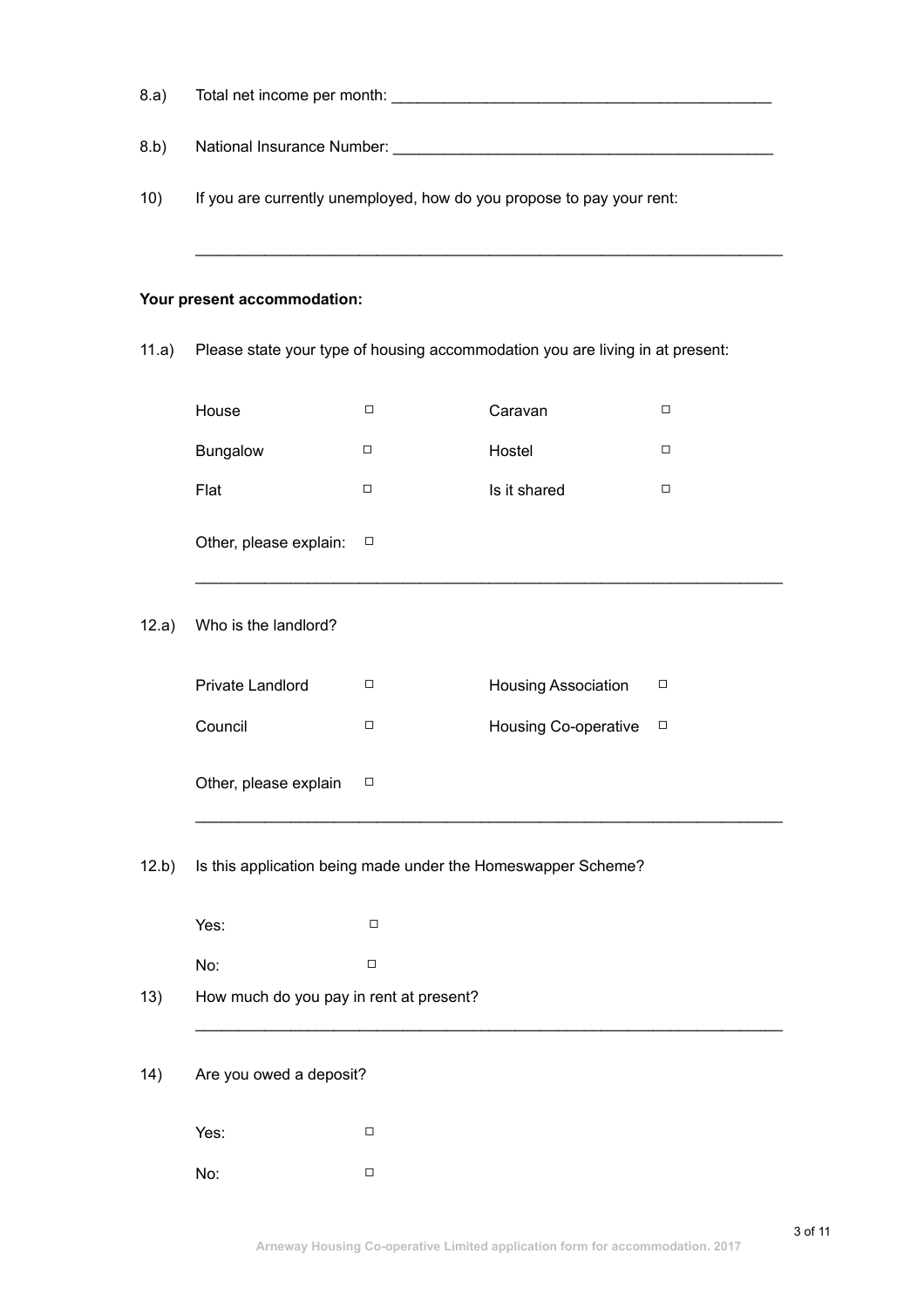15) What is your current tenancy status where you live at present?

|       | <b>Full Tenant</b>                                                                                                                                                    | □      | Private Arrangement | □ |  |
|-------|-----------------------------------------------------------------------------------------------------------------------------------------------------------------------|--------|---------------------|---|--|
|       | Sub-let                                                                                                                                                               | □      | Sleeping Rough      | □ |  |
|       | Other: please explain                                                                                                                                                 | $\Box$ |                     |   |  |
| 16)   | Name, address & telephone number of your (previous) employer:                                                                                                         |        |                     |   |  |
|       |                                                                                                                                                                       |        |                     |   |  |
|       |                                                                                                                                                                       |        |                     |   |  |
|       |                                                                                                                                                                       |        |                     |   |  |
| 17.a) | How long have you lived at this address:                                                                                                                              |        |                     |   |  |
| 17.b) | Are you in rent arrears?:                                                                                                                                             |        |                     |   |  |
|       | Yes:                                                                                                                                                                  | □      |                     |   |  |
|       | No:                                                                                                                                                                   | □      |                     |   |  |
|       | Please explain                                                                                                                                                        | □      |                     |   |  |
| 18.a) | The Co-op will require a Reference from your Landlord. Can you provide one?                                                                                           |        |                     |   |  |
|       | Yes:                                                                                                                                                                  | □      |                     |   |  |
|       | No:                                                                                                                                                                   | $\Box$ |                     |   |  |
| 18.b) | If YES to 18.a) Attach an original copy reference from your landlord (no photocopies):<br>Please include a telephone number for your landlord so we can contact them. |        |                     |   |  |
|       |                                                                                                                                                                       |        |                     |   |  |

 $\mathcal{L}_\text{G} = \{ \mathcal{L}_\text{G} \mid \mathcal{L}_\text{G} \text{ and } \mathcal{L}_\text{G} \text{ and } \mathcal{L}_\text{G} \text{ and } \mathcal{L}_\text{G} \text{ and } \mathcal{L}_\text{G} \text{ and } \mathcal{L}_\text{G} \text{ and } \mathcal{L}_\text{G} \text{ and } \mathcal{L}_\text{G} \text{ and } \mathcal{L}_\text{G} \text{ and } \mathcal{L}_\text{G} \text{ and } \mathcal{L}_\text{G} \text{ and } \mathcal{L}_\text{G} \text{ and } \$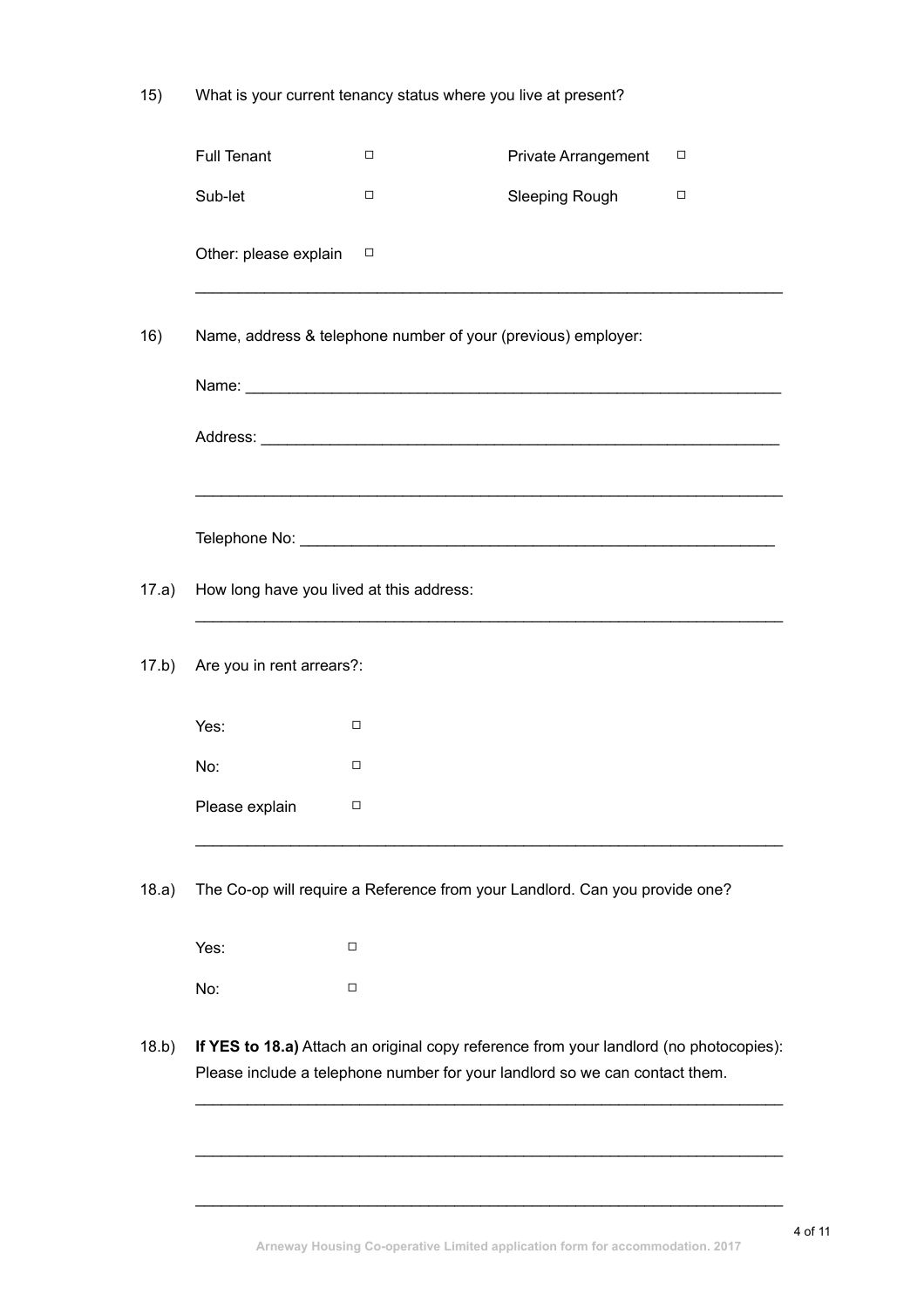19) Please give a brief outline of your present housing situation. Please use separate sheet if necessary:

 $\mathcal{L}_\mathcal{L} = \mathcal{L}_\mathcal{L} = \mathcal{L}_\mathcal{L} = \mathcal{L}_\mathcal{L} = \mathcal{L}_\mathcal{L} = \mathcal{L}_\mathcal{L} = \mathcal{L}_\mathcal{L} = \mathcal{L}_\mathcal{L} = \mathcal{L}_\mathcal{L} = \mathcal{L}_\mathcal{L} = \mathcal{L}_\mathcal{L} = \mathcal{L}_\mathcal{L} = \mathcal{L}_\mathcal{L} = \mathcal{L}_\mathcal{L} = \mathcal{L}_\mathcal{L} = \mathcal{L}_\mathcal{L} = \mathcal{L}_\mathcal{L}$ 

 $\mathcal{L}_\mathcal{L} = \mathcal{L}_\mathcal{L} = \mathcal{L}_\mathcal{L} = \mathcal{L}_\mathcal{L} = \mathcal{L}_\mathcal{L} = \mathcal{L}_\mathcal{L} = \mathcal{L}_\mathcal{L} = \mathcal{L}_\mathcal{L} = \mathcal{L}_\mathcal{L} = \mathcal{L}_\mathcal{L} = \mathcal{L}_\mathcal{L} = \mathcal{L}_\mathcal{L} = \mathcal{L}_\mathcal{L} = \mathcal{L}_\mathcal{L} = \mathcal{L}_\mathcal{L} = \mathcal{L}_\mathcal{L} = \mathcal{L}_\mathcal{L}$ 

20) Please give a brief outline of your housing situation over the last three years. Please use separate sheet if necessary:

| Employment                  | □      | No fixed abode    | $\Box$ |
|-----------------------------|--------|-------------------|--------|
| Bed & breakfast             | □      | No fixed place    | □      |
| <b>Council Tenant</b>       | □      | Owner of property | □      |
| Friends                     | $\Box$ | Parents           | $\Box$ |
| <b>HM Forces</b>            | □      | Partner           | $\Box$ |
| Homeless                    | □      | Prison            | $\Box$ |
| Hospital                    | □      | Private renting   | $\Box$ |
| <b>Housing Association</b>  | □      | Refugee           | □      |
| <b>Housing Co-operative</b> | □      | <b>Relatives</b>  | $\Box$ |
| Joint Owner                 | □      | Shared ownership  | $\Box$ |
| <b>Medical Institution</b>  | □      | Supported housing | □      |

Accommodation provided with

21) Are you on a Council List or any other Housing list? Please detail:

22) Have you applied to any other Council or other Housing Association? Please detail:

 $\mathcal{L}_\mathcal{L} = \mathcal{L}_\mathcal{L} = \mathcal{L}_\mathcal{L} = \mathcal{L}_\mathcal{L} = \mathcal{L}_\mathcal{L} = \mathcal{L}_\mathcal{L} = \mathcal{L}_\mathcal{L} = \mathcal{L}_\mathcal{L} = \mathcal{L}_\mathcal{L} = \mathcal{L}_\mathcal{L} = \mathcal{L}_\mathcal{L} = \mathcal{L}_\mathcal{L} = \mathcal{L}_\mathcal{L} = \mathcal{L}_\mathcal{L} = \mathcal{L}_\mathcal{L} = \mathcal{L}_\mathcal{L} = \mathcal{L}_\mathcal{L}$ 

 $\mathcal{L}_\mathcal{L} = \mathcal{L}_\mathcal{L} = \mathcal{L}_\mathcal{L} = \mathcal{L}_\mathcal{L} = \mathcal{L}_\mathcal{L} = \mathcal{L}_\mathcal{L} = \mathcal{L}_\mathcal{L} = \mathcal{L}_\mathcal{L} = \mathcal{L}_\mathcal{L} = \mathcal{L}_\mathcal{L} = \mathcal{L}_\mathcal{L} = \mathcal{L}_\mathcal{L} = \mathcal{L}_\mathcal{L} = \mathcal{L}_\mathcal{L} = \mathcal{L}_\mathcal{L} = \mathcal{L}_\mathcal{L} = \mathcal{L}_\mathcal{L}$ 

 $\mathcal{L}_\mathcal{L}$  , and the contribution of the contribution of the contribution of the contribution of the contribution of the contribution of the contribution of the contribution of the contribution of the contribution of

23) Have you applied to any other Housing Associations or Housing Co-operatives?

Yes: □ No: □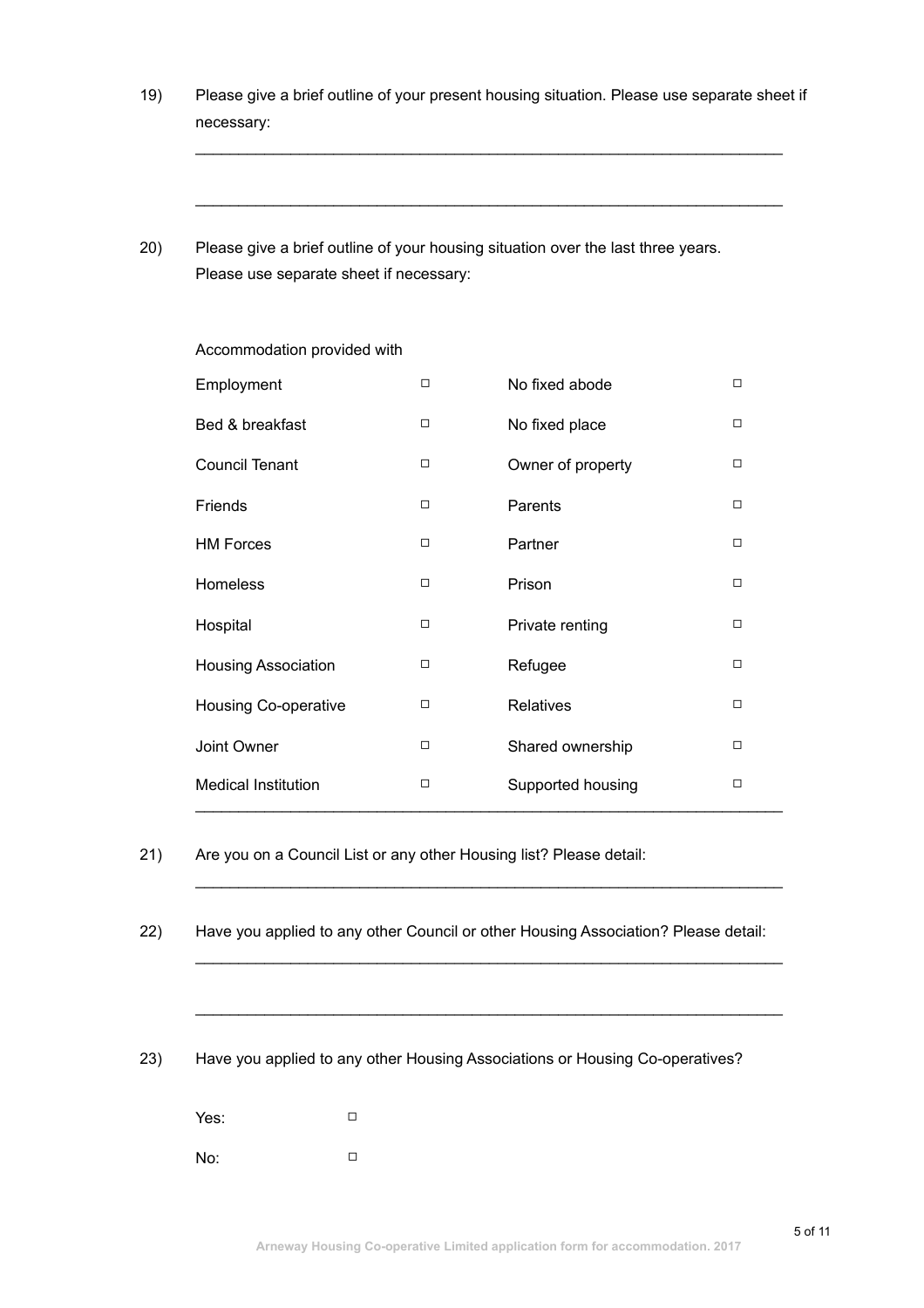[**PLEASE NOTE,** The Allocations Committee will be expecting you to have contacted other Co-operatives & Housing Associations to demonstrate that you are seriously seeking social housing accommodation; if the answer is NO then you may expect your application to placed at the lower end of the waiting list and you may not even be considered].

24) Name of other Co-operatives or Housing Associations that you have completed an application form seeking accommodation so far: (Please provide letters of confirmation).

 $\mathcal{L}_\mathcal{L} = \mathcal{L}_\mathcal{L}$  , where  $\mathcal{L}_\mathcal{L}$  , we have the set of the set of the set of the set of the set of the set of the set of the set of the set of the set of the set of the set of the set of the set of the se

 $\mathcal{L}_\mathcal{L} = \mathcal{L}_\mathcal{L}$  , where  $\mathcal{L}_\mathcal{L}$  , we have the set of the set of the set of the set of the set of the set of the set of the set of the set of the set of the set of the set of the set of the set of the se

- 25) Please give your Council Housing list number if you are registered with the Council: **(You must have a number for this Application Form if not your Application will not be considered).**
- 26) Have you registered with LOCATA Brent: http://www.locata.org.uk/brent **(Your application will not be considered without registration at LOCATA Brent).**

 $\mathcal{L}_\mathcal{L} = \mathcal{L}_\mathcal{L} = \mathcal{L}_\mathcal{L} = \mathcal{L}_\mathcal{L} = \mathcal{L}_\mathcal{L} = \mathcal{L}_\mathcal{L} = \mathcal{L}_\mathcal{L} = \mathcal{L}_\mathcal{L} = \mathcal{L}_\mathcal{L} = \mathcal{L}_\mathcal{L} = \mathcal{L}_\mathcal{L} = \mathcal{L}_\mathcal{L} = \mathcal{L}_\mathcal{L} = \mathcal{L}_\mathcal{L} = \mathcal{L}_\mathcal{L} = \mathcal{L}_\mathcal{L} = \mathcal{L}_\mathcal{L}$ 

 $\mathcal{L}_\mathcal{L} = \mathcal{L}_\mathcal{L} = \mathcal{L}_\mathcal{L} = \mathcal{L}_\mathcal{L} = \mathcal{L}_\mathcal{L} = \mathcal{L}_\mathcal{L} = \mathcal{L}_\mathcal{L} = \mathcal{L}_\mathcal{L} = \mathcal{L}_\mathcal{L} = \mathcal{L}_\mathcal{L} = \mathcal{L}_\mathcal{L} = \mathcal{L}_\mathcal{L} = \mathcal{L}_\mathcal{L} = \mathcal{L}_\mathcal{L} = \mathcal{L}_\mathcal{L} = \mathcal{L}_\mathcal{L} = \mathcal{L}_\mathcal{L}$ 

 $\mathcal{L}_\mathcal{L} = \mathcal{L}_\mathcal{L}$  , where  $\mathcal{L}_\mathcal{L}$  , we have the set of the set of the set of the set of the set of the set of the set of the set of the set of the set of the set of the set of the set of the set of the se

 $\mathcal{L}_\mathcal{L} = \mathcal{L}_\mathcal{L} = \mathcal{L}_\mathcal{L} = \mathcal{L}_\mathcal{L} = \mathcal{L}_\mathcal{L} = \mathcal{L}_\mathcal{L} = \mathcal{L}_\mathcal{L} = \mathcal{L}_\mathcal{L} = \mathcal{L}_\mathcal{L} = \mathcal{L}_\mathcal{L} = \mathcal{L}_\mathcal{L} = \mathcal{L}_\mathcal{L} = \mathcal{L}_\mathcal{L} = \mathcal{L}_\mathcal{L} = \mathcal{L}_\mathcal{L} = \mathcal{L}_\mathcal{L} = \mathcal{L}_\mathcal{L}$ 

 $\mathcal{L}_\mathcal{L} = \mathcal{L}_\mathcal{L} = \mathcal{L}_\mathcal{L} = \mathcal{L}_\mathcal{L} = \mathcal{L}_\mathcal{L} = \mathcal{L}_\mathcal{L} = \mathcal{L}_\mathcal{L} = \mathcal{L}_\mathcal{L} = \mathcal{L}_\mathcal{L} = \mathcal{L}_\mathcal{L} = \mathcal{L}_\mathcal{L} = \mathcal{L}_\mathcal{L} = \mathcal{L}_\mathcal{L} = \mathcal{L}_\mathcal{L} = \mathcal{L}_\mathcal{L} = \mathcal{L}_\mathcal{L} = \mathcal{L}_\mathcal{L}$ 

 $\mathcal{L}_\mathcal{L} = \mathcal{L}_\mathcal{L} = \mathcal{L}_\mathcal{L} = \mathcal{L}_\mathcal{L} = \mathcal{L}_\mathcal{L} = \mathcal{L}_\mathcal{L} = \mathcal{L}_\mathcal{L} = \mathcal{L}_\mathcal{L} = \mathcal{L}_\mathcal{L} = \mathcal{L}_\mathcal{L} = \mathcal{L}_\mathcal{L} = \mathcal{L}_\mathcal{L} = \mathcal{L}_\mathcal{L} = \mathcal{L}_\mathcal{L} = \mathcal{L}_\mathcal{L} = \mathcal{L}_\mathcal{L} = \mathcal{L}_\mathcal{L}$ 

| Yes: | □ |  |
|------|---|--|
| No:  | □ |  |

- 27) How and where did you find out about Arneway Housing Co-operative?
- 28.a) Do you have a relative friend or some one you know at Arneway?

Yes: □ No: □

If yes provide the name:

28.b) What work, family or interests do you have in the local area?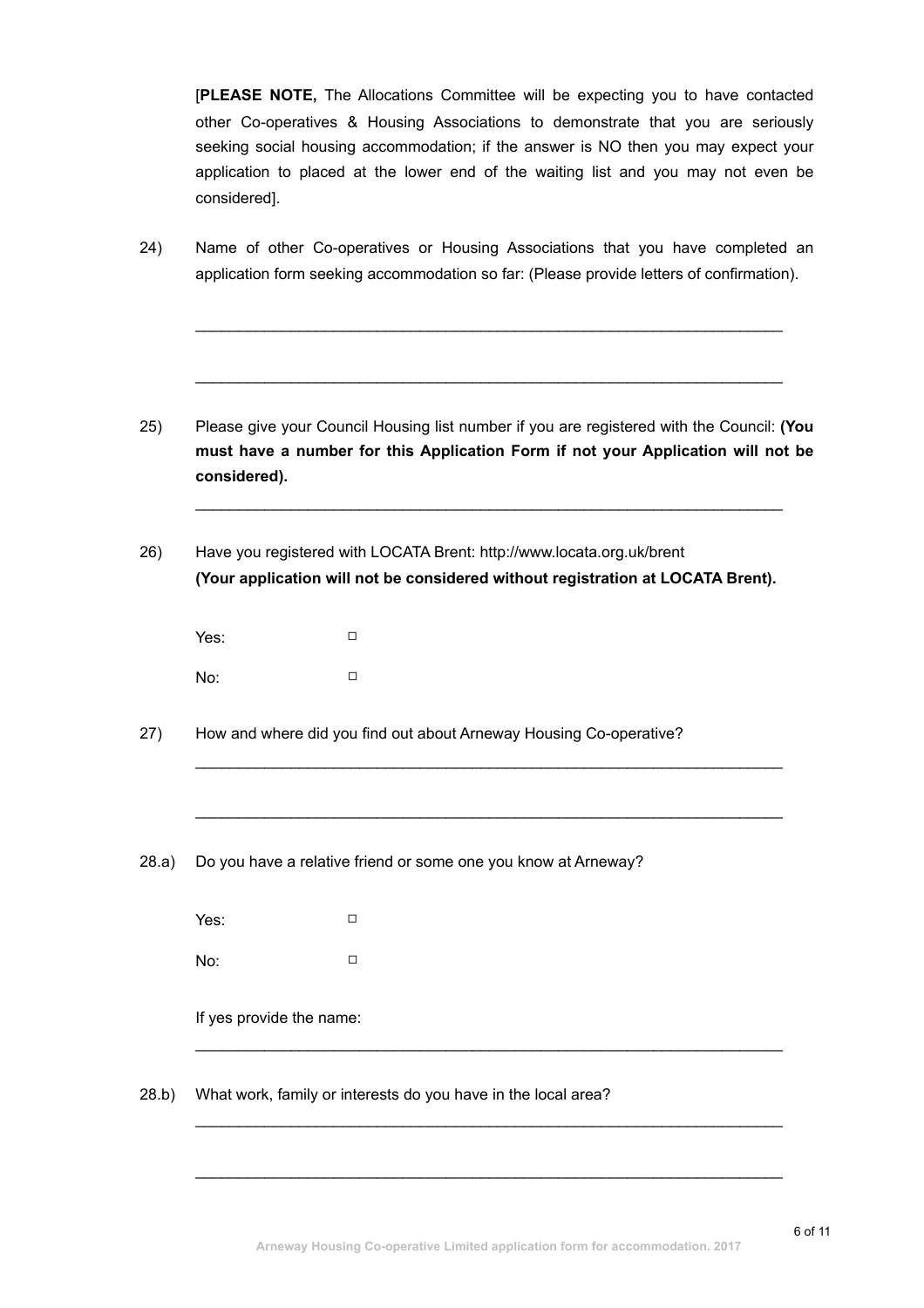|                           | preference to other types of accommodation:     | Please state the reasons why you would like to live in a housing Co-operative in                                                              |
|---------------------------|-------------------------------------------------|-----------------------------------------------------------------------------------------------------------------------------------------------|
|                           |                                                 |                                                                                                                                               |
|                           | Do you have a Bank or Building Society Account? |                                                                                                                                               |
| Yes:                      | □                                               |                                                                                                                                               |
| No:                       | $\Box$                                          |                                                                                                                                               |
|                           |                                                 | 32.b)<br>Type of Account <u>_____________</u>                                                                                                 |
|                           | Account No _____________________                | Sort Code _______________________<br>32.d)                                                                                                    |
| Can you pay 4 weeks rent? |                                                 |                                                                                                                                               |
| Yes:                      | □                                               |                                                                                                                                               |
| No:                       | □                                               |                                                                                                                                               |
|                           |                                                 | Has the applicant's first payment been received in Co-op Bank Account?<br>Question 34 to be completed if accommodation is offered & accepted. |
| Yes:                      | □                                               |                                                                                                                                               |
| No:                       | □                                               |                                                                                                                                               |

# **IMPORTANT NOTES:**

Every applicant will be required to make good any damage to the property on departure the Co-op will inspected by a Co-op's representative and any damage or decoration that has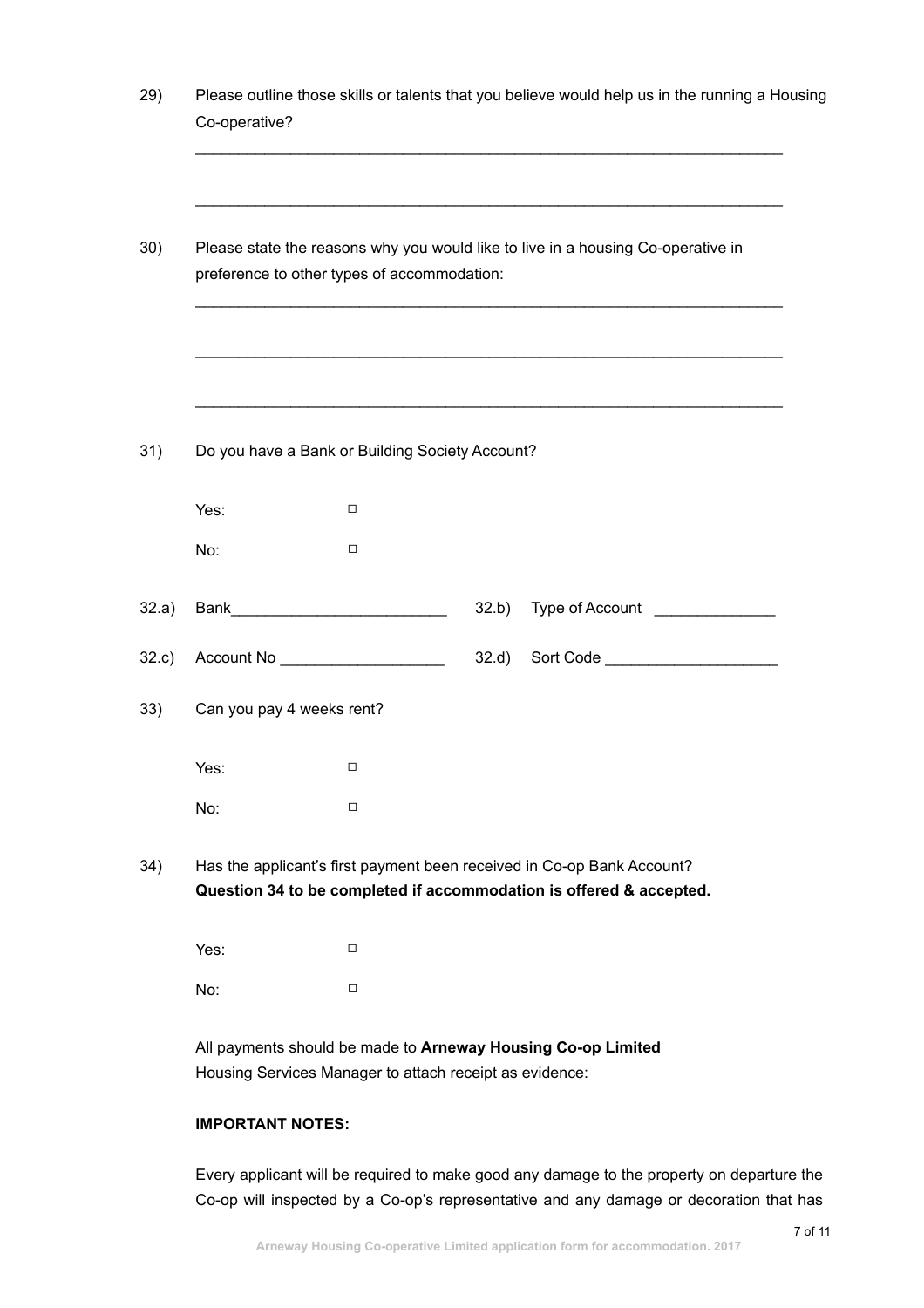not been carried out in line with the conditions of your Tenancy Agreement the Co-op will expect you to re-pay to the Co-op the estimated repairs of the damage and/or decoration. If you sign this Form you will be agreeing to this condition. Failure to re-pay the estimated cost and the Co-op may then pursue the outstanding sums via the Courts including the Court costs that will be added to the outstanding debt.

Every applicant will be required to sign a Bank or Building Society Standing Order to pay weekly or, monthly rent. [If you do not have a Bank or Building Society you will be required to open an Account. If you are not prepared to accept this condition your application will not be considered].

35) As a new Member you will be required to attend 4 Management Committee meetings after you have completed your 6 months probation. Then you will be asked to join the Management Committee as a Member for one year.

Will you be able to attend as required?

Yes: □ No: □

If you feel you cannot meet this requirement it will mean that you failing to appreciate the core values of a Housing Co-operative.

#### **Note: All applications require a passport sized photograph of you, signed on the back.**

## 36) **LEGAL DECLARATION**

I declare that to the best of my knowledge the replies in this application form are correct and I have not wilfully omitted any information. I understand fully and accept that if the Cooperative discovers any false or misleading statements or replies after I have been allocated accommodation then my application will be invalid and I will asked to leave the Co-operative immediately.

**Every applicant should be aware that It is a legal offence to make a false statement on a legal document, and may result in a CRIMINAL CONVICTION, which will cause you severe problems.** 

**Housing is provided for SINGLE HOMELESS PEOPLE – JOINT OCCUPANCY IS PROHIBITED, SUB-LETTING ID PROHIBITED AND ANY SUCH OCCURANCE WILL RESULT IN EVICTION and/or CRIMINAL PROSECUTION.**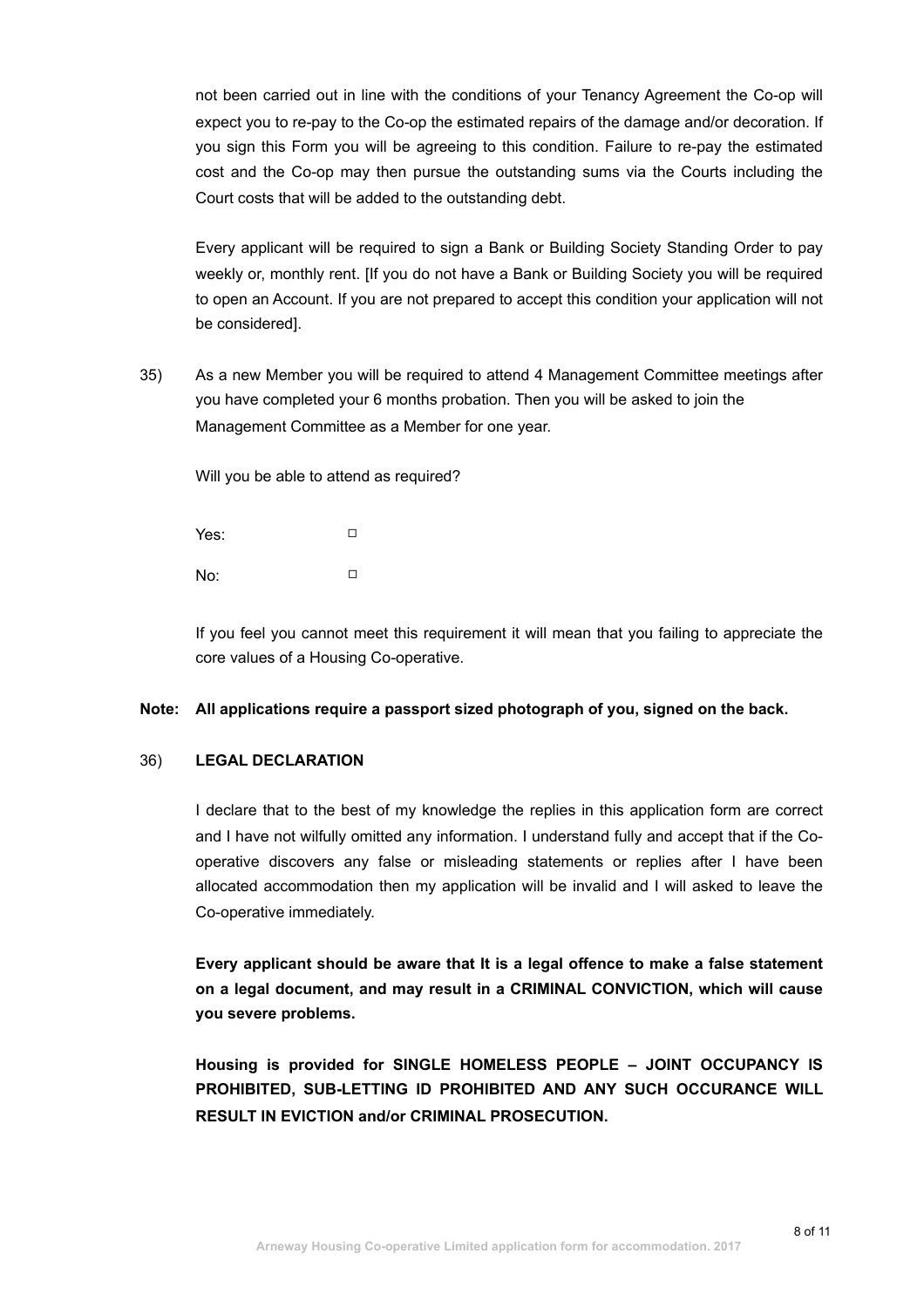**You will be EVICTED from your property via the Courts if necessary. By signing this declaration I understand perfectly all the conditions and terms in this application form and abide by the terms and conditions.**

**Do not sign the form unless you accept all the conditions as stated.** 

## **Applicant:**

| First Name: _____________________              | Middle Name(s): ___________________                                                                                                                                                                                                                                                                                                                                                                                      |
|------------------------------------------------|--------------------------------------------------------------------------------------------------------------------------------------------------------------------------------------------------------------------------------------------------------------------------------------------------------------------------------------------------------------------------------------------------------------------------|
| Last Name: _____________________               |                                                                                                                                                                                                                                                                                                                                                                                                                          |
|                                                |                                                                                                                                                                                                                                                                                                                                                                                                                          |
|                                                | Name: (Capitals)                                                                                                                                                                                                                                                                                                                                                                                                         |
|                                                | Dated: $\frac{1}{\sqrt{1-\frac{1}{2}}}\frac{1}{\sqrt{1-\frac{1}{2}}}\frac{1}{\sqrt{1-\frac{1}{2}}}\frac{1}{\sqrt{1-\frac{1}{2}}}\frac{1}{\sqrt{1-\frac{1}{2}}}\frac{1}{\sqrt{1-\frac{1}{2}}}\frac{1}{\sqrt{1-\frac{1}{2}}}\frac{1}{\sqrt{1-\frac{1}{2}}}\frac{1}{\sqrt{1-\frac{1}{2}}}\frac{1}{\sqrt{1-\frac{1}{2}}}\frac{1}{\sqrt{1-\frac{1}{2}}}\frac{1}{\sqrt{1-\frac{1}{2}}}\frac{1}{\sqrt{1-\frac{1}{2}}}\frac{1}{$ |
| Telephone Address & email* address of witness: |                                                                                                                                                                                                                                                                                                                                                                                                                          |
|                                                |                                                                                                                                                                                                                                                                                                                                                                                                                          |
|                                                |                                                                                                                                                                                                                                                                                                                                                                                                                          |
|                                                |                                                                                                                                                                                                                                                                                                                                                                                                                          |
|                                                |                                                                                                                                                                                                                                                                                                                                                                                                                          |
|                                                |                                                                                                                                                                                                                                                                                                                                                                                                                          |

If the form is not witnessed with a name, address & postcode, Arneway Housing Co-operative Limited will not accept the application.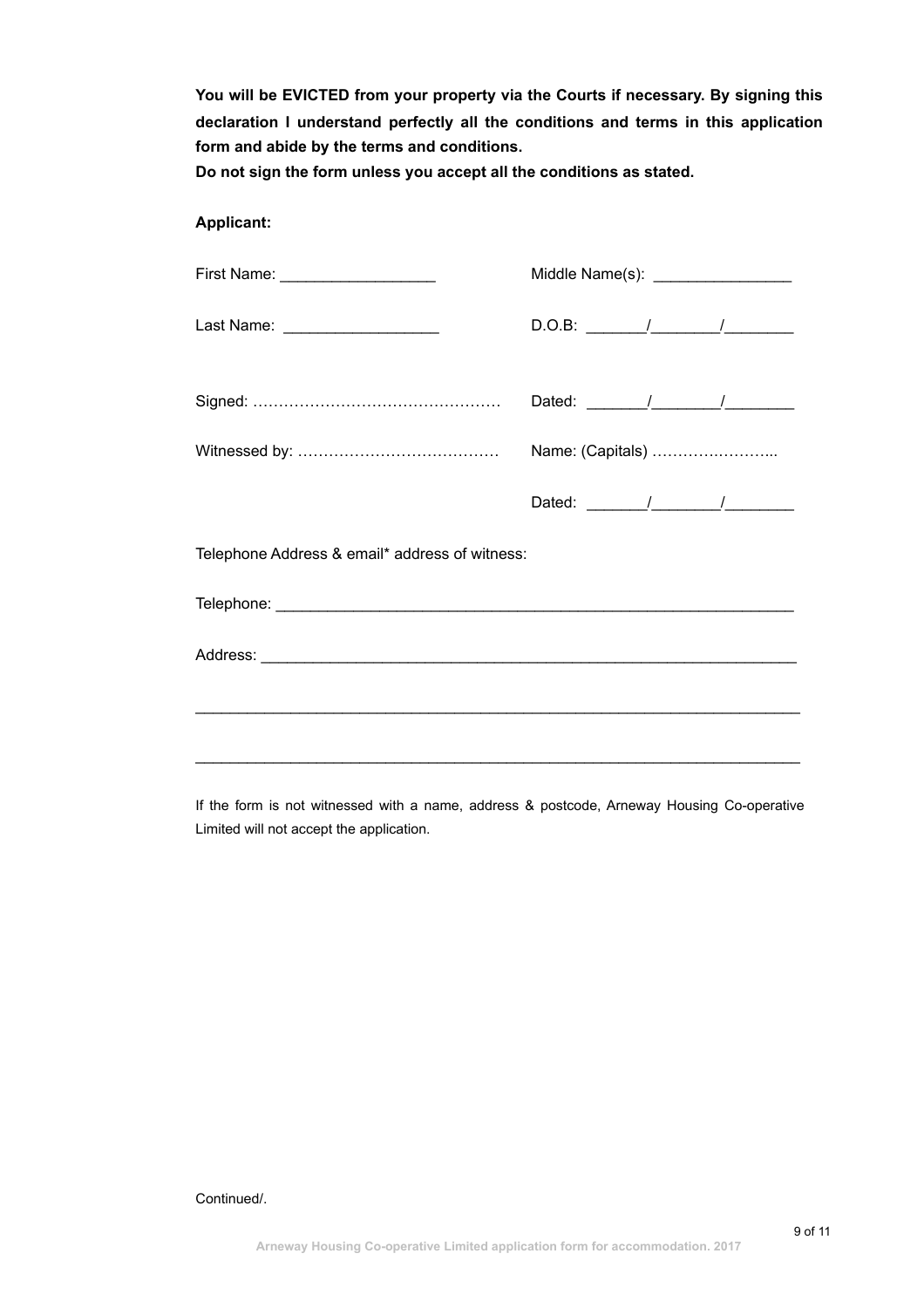## **EQUAL OPPORTUNITIES MONITORING FORM**

Please complete the Equal Opportunities Monitoring Form, which is separate form and will not be used to assess your suitability for accommodation; but it is required for the Arneway Housing Co-operatives Limited records.

Please fill out this form. It will not be used to assess your application, but helps us to make sure that we are reaching all sections of the community. Any information you give will remain anonymous and strictly confidential. Please feel free to leave out any questions if you wish.

### 1) **GENDER:**

Male: □ □ Female: □ Other, please elaborate: □

# 2) **ETHNIC ORIGIN:**

We appreciate that some people, including those of mixed race, may not be happy with the classification used in monitoring forms. The classifications we have used are those currently recommended by the Commission for Racial Equality. If you wish to describe yourself in some other way please use the space provided to do so.

 $\mathcal{L}_\text{G} = \{ \mathcal{L}_\text{G} \mid \mathcal{L}_\text{G} \text{ and } \mathcal{L}_\text{G} \text{ and } \mathcal{L}_\text{G} \text{ and } \mathcal{L}_\text{G} \text{ and } \mathcal{L}_\text{G} \text{ and } \mathcal{L}_\text{G} \text{ and } \mathcal{L}_\text{G} \text{ and } \mathcal{L}_\text{G} \text{ and } \mathcal{L}_\text{G} \text{ and } \mathcal{L}_\text{G} \text{ and } \mathcal{L}_\text{G} \text{ and } \mathcal{L}_\text{G} \text{ and } \$ 

| Bangladeshi        | П | European:  |   |
|--------------------|---|------------|---|
| Black - African:   | □ | Indian:    | □ |
| Black - Caribbean: | □ | Irish:     | □ |
| Black - Other:     | □ | Pakistani: | □ |
| Chinese:           | □ | White:     | □ |
|                    |   |            |   |

Other, please elaborate: □

 $\mathcal{L}_\text{G} = \{ \mathcal{L}_\text{G} \mid \mathcal{L}_\text{G} \text{ and } \mathcal{L}_\text{G} \text{ and } \mathcal{L}_\text{G} \text{ and } \mathcal{L}_\text{G} \text{ and } \mathcal{L}_\text{G} \text{ and } \mathcal{L}_\text{G} \text{ and } \mathcal{L}_\text{G} \text{ and } \mathcal{L}_\text{G} \text{ and } \mathcal{L}_\text{G} \text{ and } \mathcal{L}_\text{G} \text{ and } \mathcal{L}_\text{G} \text{ and } \mathcal{L}_\text{G} \text{ and } \$